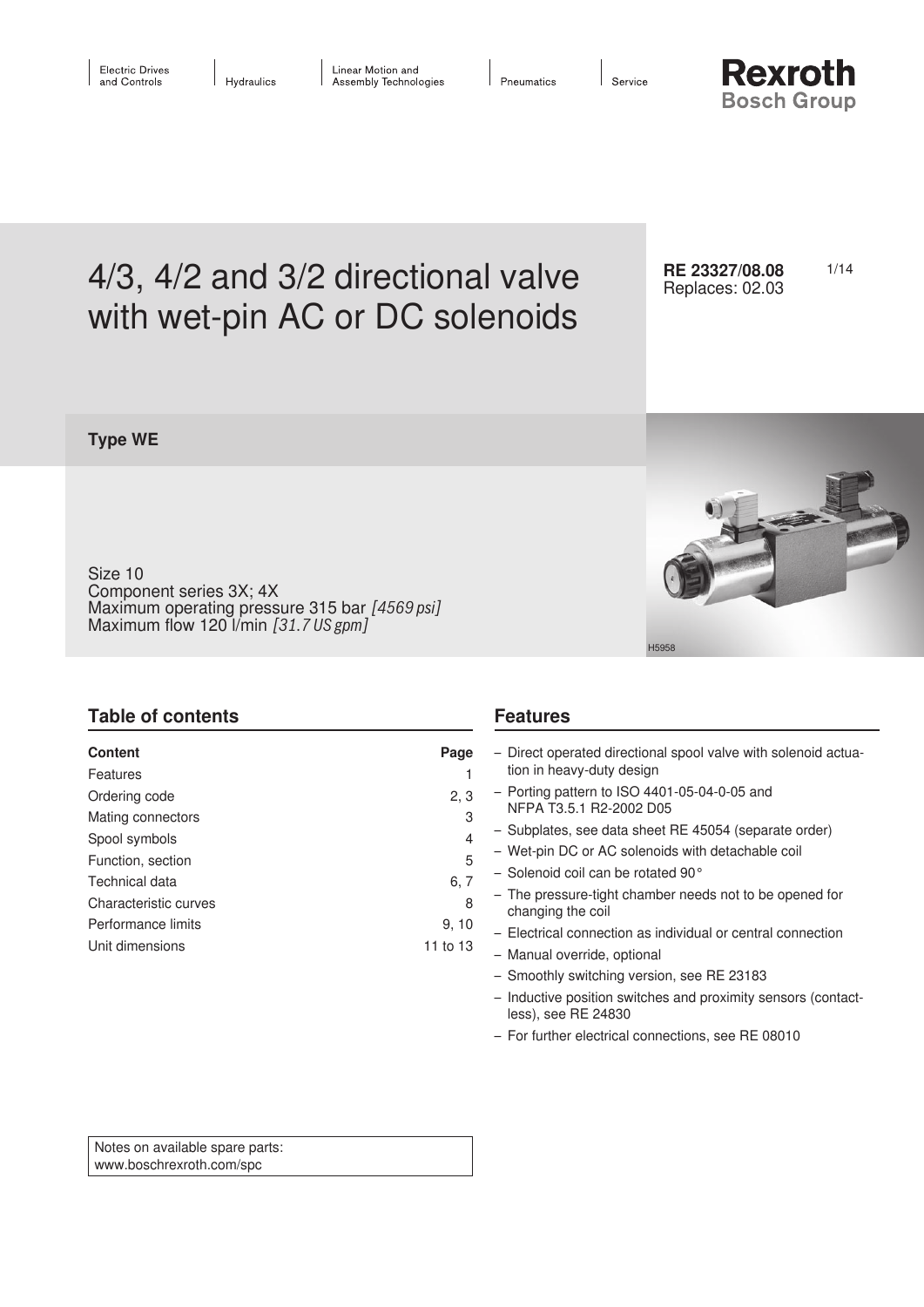# **Ordering code**

|                                                                                     | WE     | 10 |             | C                      |                 |            |
|-------------------------------------------------------------------------------------|--------|----|-------------|------------------------|-----------------|------------|
|                                                                                     |        |    |             |                        |                 |            |
| 3 main ports<br>$=$ 3                                                               |        |    |             |                        |                 |            |
| 4 main ports<br>$= 4$                                                               |        |    |             |                        |                 |            |
| Size 10                                                                             | $= 10$ |    |             |                        |                 |            |
| Spool symbols e.g. C, E, EA, EB, etc.; for possible versions, see page 4            |        |    |             |                        |                 |            |
| Component series 30 to 39 - individual connection                                   |        |    | $= 3X$      |                        |                 |            |
| (30 to 39: unchanged installation and connection dimensions)                        |        |    |             |                        |                 |            |
| Component series 40 to 49 – central connection                                      |        |    | $= 4X$      |                        |                 |            |
| (40 to 49: unchanged installation and connection dimensions)                        |        |    |             |                        |                 |            |
| With spring return                                                                  |        |    | $=$ No code |                        |                 |            |
| Without spring return                                                               |        |    | $= 0$       |                        |                 |            |
| Without spring return with detent                                                   |        |    | $=$ OF      |                        |                 |            |
| (Wet-pin) solenoid with detachable coil                                             |        |    |             | $= C$                  |                 |            |
| DC voltage 24 V                                                                     |        |    |             | $=$ G <sub>24</sub>    |                 |            |
| AC voltage 230 V 50/60 Hz                                                           |        |    |             | $= W230$               |                 |            |
| DC voltage 205 V                                                                    |        |    |             | $=$ G205 <sup>1)</sup> |                 |            |
| For further ordering codes for other voltages and frequencies, see page 7           |        |    |             |                        |                 |            |
| With concealed manual override (standard)                                           |        |    |             |                        | $= N9$          |            |
| With manual override                                                                |        |    |             |                        | $= N$           |            |
| Without manual override                                                             |        |    |             |                        | $=$ No code     |            |
| Electrical connection $2$                                                           |        |    |             |                        |                 |            |
| individual connection                                                               |        |    |             |                        |                 |            |
| Without mating connector with component plug DIN EN 175301-803                      |        |    |             |                        |                 | $= K4^{3}$ |
| <b>Central connection</b>                                                           |        |    |             |                        |                 |            |
| Cable entry on cover, with indicator lamp                                           |        |    |             |                        |                 | $=$ DL     |
| Central plug-in connection on cover, with indicator lamp (without mating connector) |        |    |             |                        | $=$ DKL $^{4)}$ |            |
| For further electrical connections, see RE 08010                                    |        |    |             |                        |                 |            |

<sup>1)</sup> For connection to the AC voltage mains a DC solenoid **must** be used, which is controlled via a rectifier, (see table below).

In the case of individual connection, a large mating connector with integrated rectifier can be used (separate order).

- 2) Also available with M12x1 plug-in connection (version "G24" only), see RE 08010
- 3) Mating connectors, separate order, see page 3.

| AC voltage mains (per-<br>missible voltage toler-<br>ance $\pm 10\%$ ) | Nominal voltage of the DC<br>voltage solenoid when op-<br>erated with AC voltage | <b>Indering</b><br>code<br>∩ |
|------------------------------------------------------------------------|----------------------------------------------------------------------------------|------------------------------|
| 110 V - 50/60 Hz                                                       | 96 V                                                                             | G96                          |
| 120 V - 60 Hz                                                          | 110 V                                                                            | G110                         |
| 230 V - 50/60 Hz                                                       | 205 V                                                                            | G205                         |

4) Mating connector, separate order, Material no. **R900005538**

> **Standard types and components are shown in the EPS (standard price list).**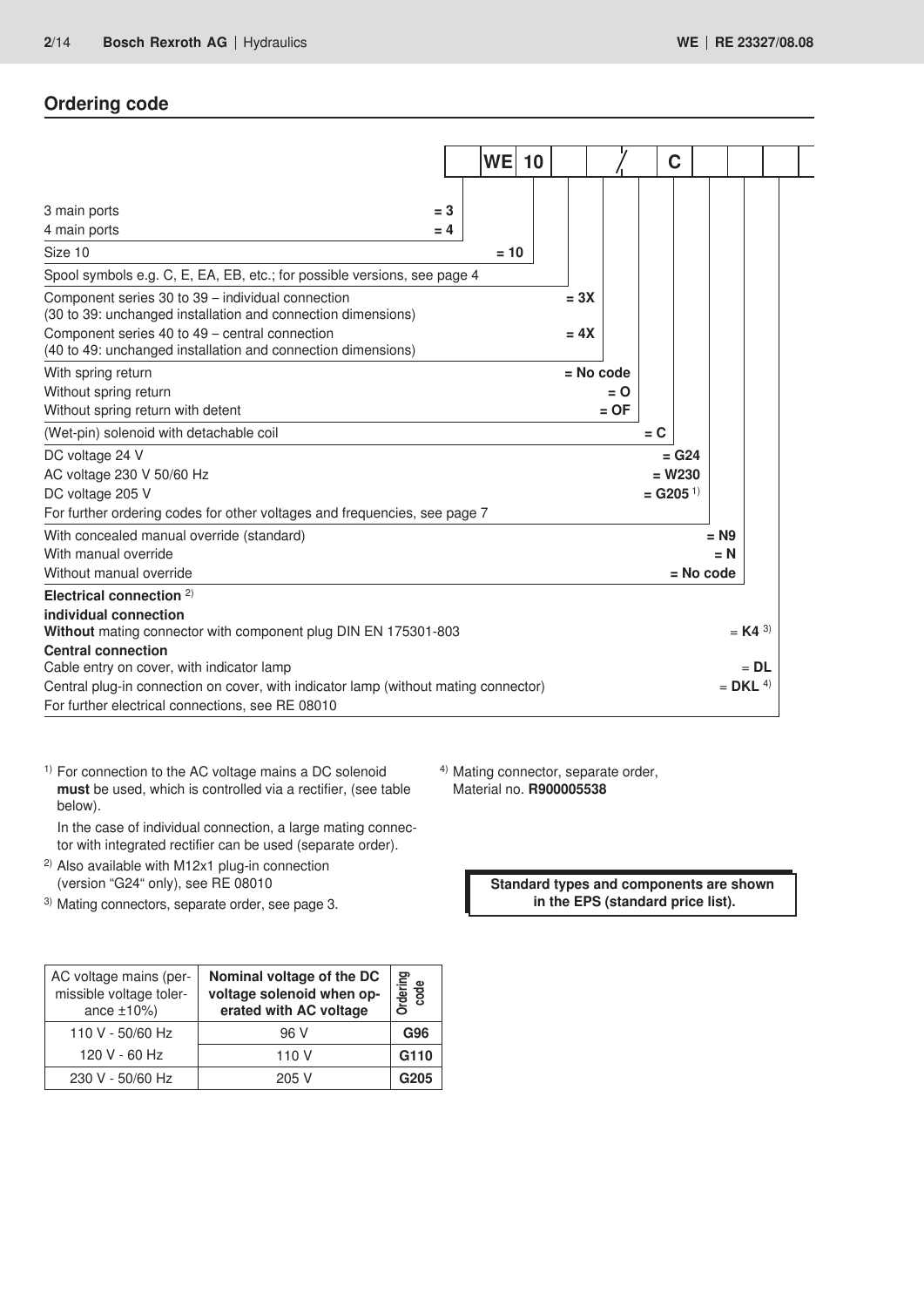|             | $\star$     |                                                                                                               |
|-------------|-------------|---------------------------------------------------------------------------------------------------------------|
|             |             | Further details in clear text                                                                                 |
|             |             |                                                                                                               |
|             | No code $=$ | Seal material<br><b>NBR</b> seals                                                                             |
|             | $V =$       | <b>FKM</b> seals                                                                                              |
|             |             | (other seals on request)                                                                                      |
|             |             | <b>Attention!</b>                                                                                             |
|             |             | Observe compatibility of seals with hydraulic fluid used!                                                     |
|             | No code $=$ | Without Throttle insert                                                                                       |
| $B08 =$     |             | Throttle $\varnothing$ 0.8 mm [0.031 inch]                                                                    |
| $B10=$      |             | Throttle $\varnothing$ 1.0 mm $[0.039$ inch]                                                                  |
| $B12 =$     |             | Throttle $\varnothing$ 1.2 mm [0.047 inch]                                                                    |
|             |             | Use in the case of flows that exceed the performance limit of the valve; effective in channel P (see page 5). |
|             |             | <b>Spool position monitoring</b>                                                                              |
| No code $=$ |             | Without limit switch                                                                                          |
| $OMAG24 =$  |             | Monitored spool position "a"                                                                                  |
| $QMBG24 =$  |             | Monitored spool position "b"                                                                                  |
| $QMOG24 =$  |             | Monitored rest position                                                                                       |
|             |             | For further details, see RE 24830                                                                             |

# **Mating connectors** to DIN EN 175301-803

| For details and further mat-<br>ing connectors, see | RE 08006      |               | 順                 |                                     |                                                      |                             |                                                                              |  |
|-----------------------------------------------------|---------------|---------------|-------------------|-------------------------------------|------------------------------------------------------|-----------------------------|------------------------------------------------------------------------------|--|
|                                                     |               |               |                   |                                     | <b>Material number</b>                               |                             |                                                                              |  |
| Connec-<br>tion                                     | side<br>Valve | Color         | Without circuitry | With<br>indicator lamp<br>12  240 V | With indicator<br>lamp and<br>rectifier<br>12  240 V | With rectifier<br>12  240 V | With indicator<br>lamp and<br>Zener-diode<br>suppressor cir-<br>cuit<br>24 V |  |
|                                                     | a             | Gray          | R901017010        |                                     |                                                      |                             |                                                                              |  |
| $M16 \times 1.5$                                    | $\mathsf{h}$  | <b>Black</b>  | R901017011        |                                     |                                                      |                             |                                                                              |  |
|                                                     | a/b           | <b>Black</b>  |                   | R901017022                          | R901017029                                           | R901017025                  | R901017026                                                                   |  |
| $1/2$ " NPT                                         | a             | Red/<br>brown | R900004823        |                                     |                                                      |                             |                                                                              |  |
| (Pg 16)                                             | b             | <b>Black</b>  | R900011039        |                                     |                                                      |                             |                                                                              |  |
|                                                     | a/b           | <b>Black</b>  |                   | R900057453                          | R900057455                                           | R900842566                  |                                                                              |  |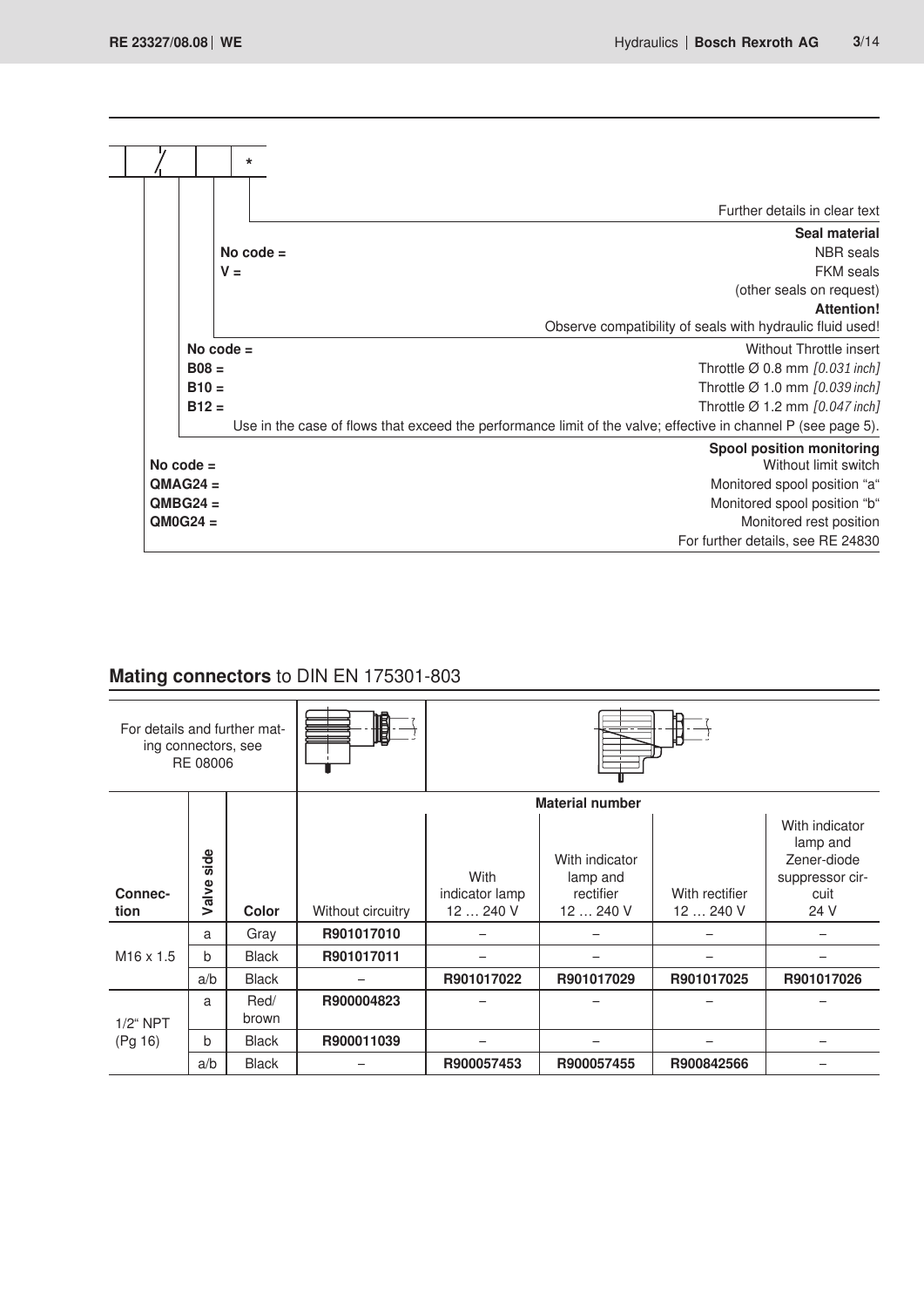$= .A^{1}$ 

**= .B**

# **Spool symbols**













1) **Example:**

Spool symbol E with spool position "a", ordering code ..**EA**..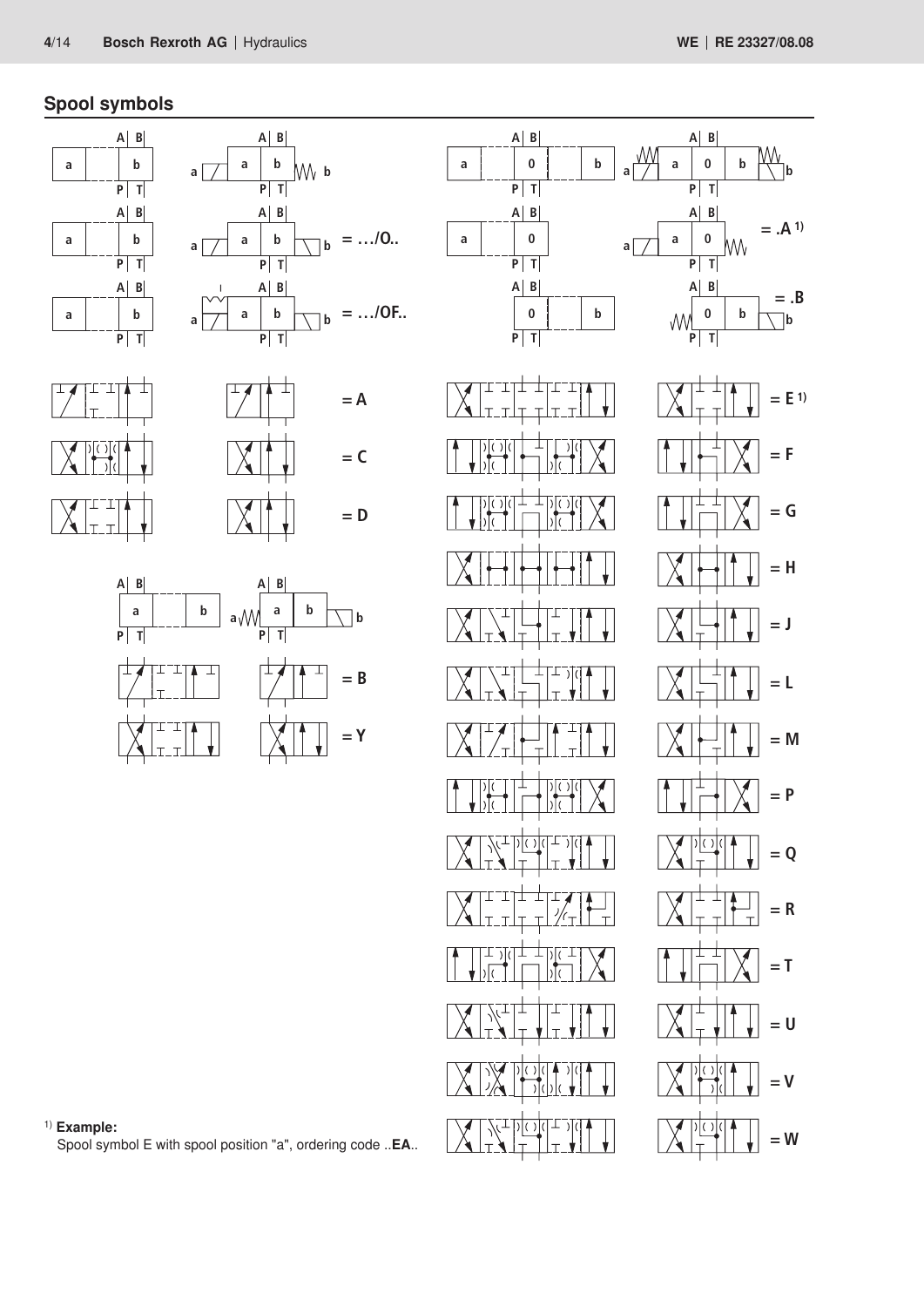### **Function, section**

Directional valves of type WE are solenoid operated directional spool valves. They control the start, stop and direction of a flow.

These directional valves basically consist of housing (1), one or two solenoids (2), control spool (3), as well as one or two return springs (4).

In the non-operated condition, control spool (3) is held by return springs (4) in the central position or the initial position (except for impulse spool). Control spool (3) is actuated by wet-pin solenoids (2).

#### **To ensure proper functioning, care must be taken that the pressure chamber of the solenoid is filled with oil.**

The force of solenoid (2) acts via plunger (5) on control spool (3) and pushes it from its rest position to the desired end position. As a result of this, the required direction of flow from P to A and from B to T or P to B and A to T opens.

After solenoid (2) was de-energized, control spool (3) is returned to its rest position by return spring (4).

An optional manual override (6) allows control spool (3) to be operated without energization of the solenoid.

**Type .WE 10 ..O…** (only possible with symbols A, C and D)

This version is a directional valve with two spool positions and two solenoids without detent. There is no defined spool position in the de-energized condition.

**Type .WE 10 ..OF…** (impulse spool, only possible with symbols A, C and D)

This version is a directional valve with two spool positions and two solenoids and a detent. It alternatingly holds both spool positions, and a permanent energization of the solenoid is therefore not required.

### **Note!**

**In conjunction with valves with detent, pressure peaks in the tank line to two or more valves can cause unwanted spool movements! We recommend that separate return lines be provided or a check valve installed in the tank line.**





### **Throttle insert**

The use of a throttle insert is required, if, due to the given operating consitions, flows can occur during the switching processes, which exceed the performance limit of the valve.

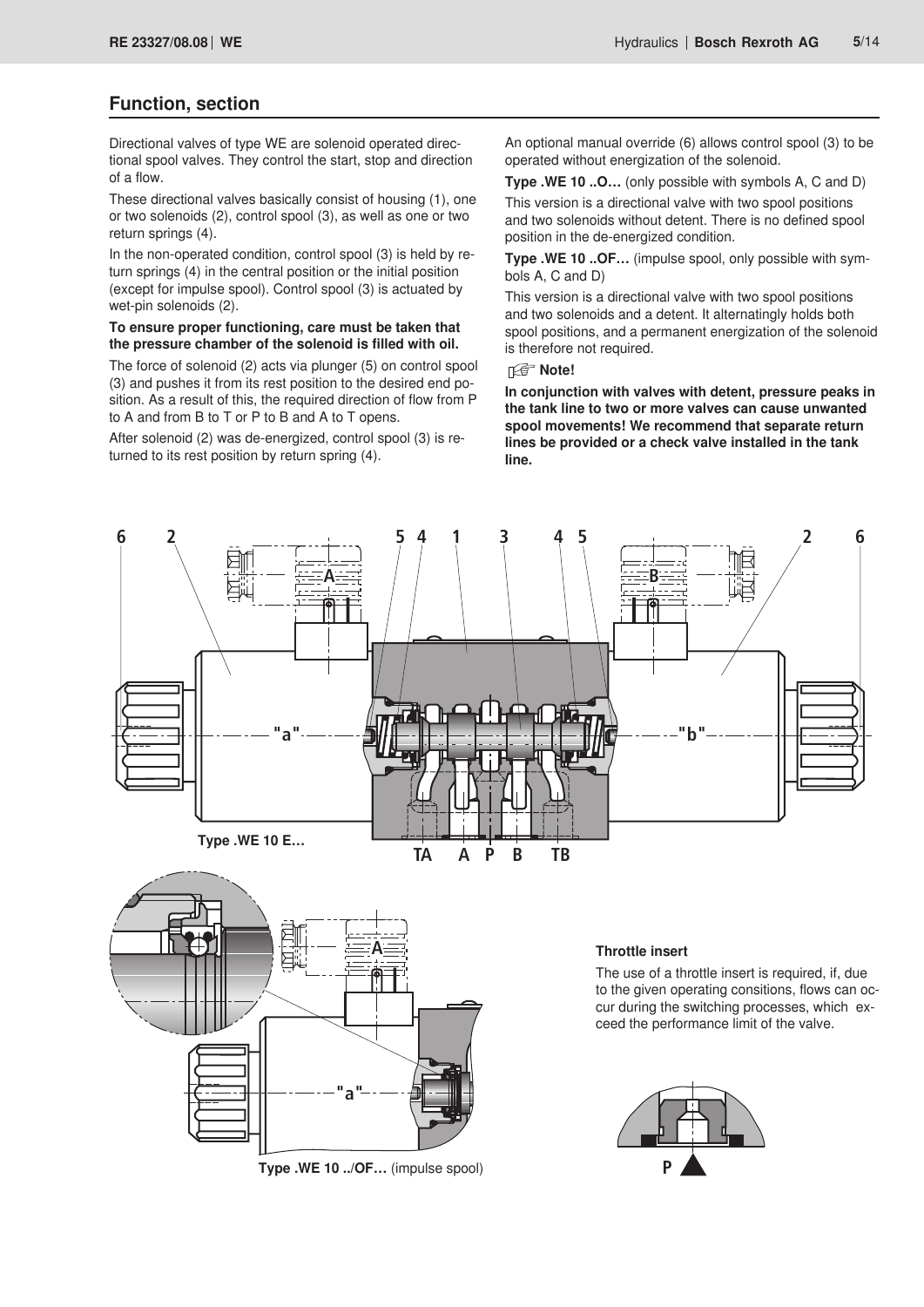### **Technical data** (for applications outside these parameters, please consult us!)

| General                                                                                                |                            |                              |                                                                                                                                                                                                 |                                                                        |  |
|--------------------------------------------------------------------------------------------------------|----------------------------|------------------------------|-------------------------------------------------------------------------------------------------------------------------------------------------------------------------------------------------|------------------------------------------------------------------------|--|
| Weight                                                                                                 |                            |                              | Individual connection                                                                                                                                                                           | Central connection                                                     |  |
|                                                                                                        | - Valve with one solenoid  | kg [lbs]                     | 4.4 $[9.7]$ (DC);<br>3.6 $[7.9]$ (AC)                                                                                                                                                           | 4.3 $[9.5]$ (DC);<br>$3.5$ [7.7] (AC)                                  |  |
|                                                                                                        | - Valve with two solenoids | kg [lbs]                     | 6.0 [13.2] (DC);<br>4.4 $[9.7] (AC)$                                                                                                                                                            | 5.9 $[13.0]$ (DC);<br>4.3 $[9.5] (AC)$                                 |  |
| Installation position                                                                                  |                            |                              | Optional                                                                                                                                                                                        |                                                                        |  |
| Ambient temperature range                                                                              |                            | $^{\circ}$ C [ $^{\circ}$ F] | $-30$ to $+50$ $[-22$ to $+122]$ (NBR seals)<br>$-20$ to $+50$ $[-4$ to $+122]$ (FKM seals)                                                                                                     |                                                                        |  |
| <b>Hydraulic</b>                                                                                       |                            |                              |                                                                                                                                                                                                 |                                                                        |  |
| Maximum operating pressure                                                                             | - Ports A, B, P            | bar [psi]                    | 315 [4569]                                                                                                                                                                                      |                                                                        |  |
|                                                                                                        | $-$ Port T                 | bar [psi]                    | 210 [3050] (DC); 160 [2320] (AC)<br>With symbols A and B, port T must be used as leak-<br>age oil port, if the operating pressure is higher than<br>the tank pressure.                          |                                                                        |  |
| Maximum flow                                                                                           |                            | I/min [US gpm]               | 120 [31.7]                                                                                                                                                                                      |                                                                        |  |
| Flow cross-section                                                                                     | - Spool symbol V           | $mm2$ [inch <sup>2</sup> ]   | 11 [0.017] (A/B to T); 10,3 [0.016] (P to A/B)                                                                                                                                                  |                                                                        |  |
| (spool position 0)                                                                                     | - Spool symbol W           | $mm2$ [inch <sup>2</sup> ]   | 2.5 [0.004] (A/B to T)                                                                                                                                                                          |                                                                        |  |
|                                                                                                        | - Spool symbol Q           | $mm2$ [inch <sup>2</sup> ]   | 5.5 [0.009] (A/B to T)                                                                                                                                                                          |                                                                        |  |
| Hydraulic fluid <sup>1)</sup>                                                                          |                            |                              | hydraulic fluids to VDMA 24568 (see also RE 90221);<br>HETG (rape seed oil) <sup>2)</sup> ; HEPG (polyglycols) <sup>3)</sup> ; HEES<br>(synthetic esters) 3); other hydraulic fluids on request | Mineral oil (HL, HLP) to DIN 51524 <sup>2)</sup> ; fast bio-degradable |  |
| Hydraulic fluid temperature range                                                                      |                            | $^{\circ}$ C [ $^{\circ}$ F] | $-30$ to $+80$ $[-22$ to $+176$ ] (NBR seals)<br>$-20$ to $+80$ $[-4$ to $+176$ ] (FKM seals)                                                                                                   |                                                                        |  |
| Viscosity range                                                                                        |                            | $mm2/s$ [SUS]                | 2.8 to 500 [35 to 2320]                                                                                                                                                                         |                                                                        |  |
| Permissible max. degree of contamination of the<br>hydraulic fluid - cleanliness class to ISO 4406 (c) |                            | Class 20/18/15 4)            |                                                                                                                                                                                                 |                                                                        |  |

- <sup>1)</sup> The ignition temperature of the process and operating medium used must be higher than the maximum solenoid surface temperature.
- 2) Suitable for NBR and FKM seals
- 3) Suitable only for FKM seals
- 4) The cleanliness classes specified for components must be adhered to in hydraulic systems. Effective filtration prevents malfunction and, at the same time, prolongs the service life of components.

For the selection of filters, see data sheets RE 50070, RE 50076, RE 50081, RE 50086, RE 50087 and RE 50088.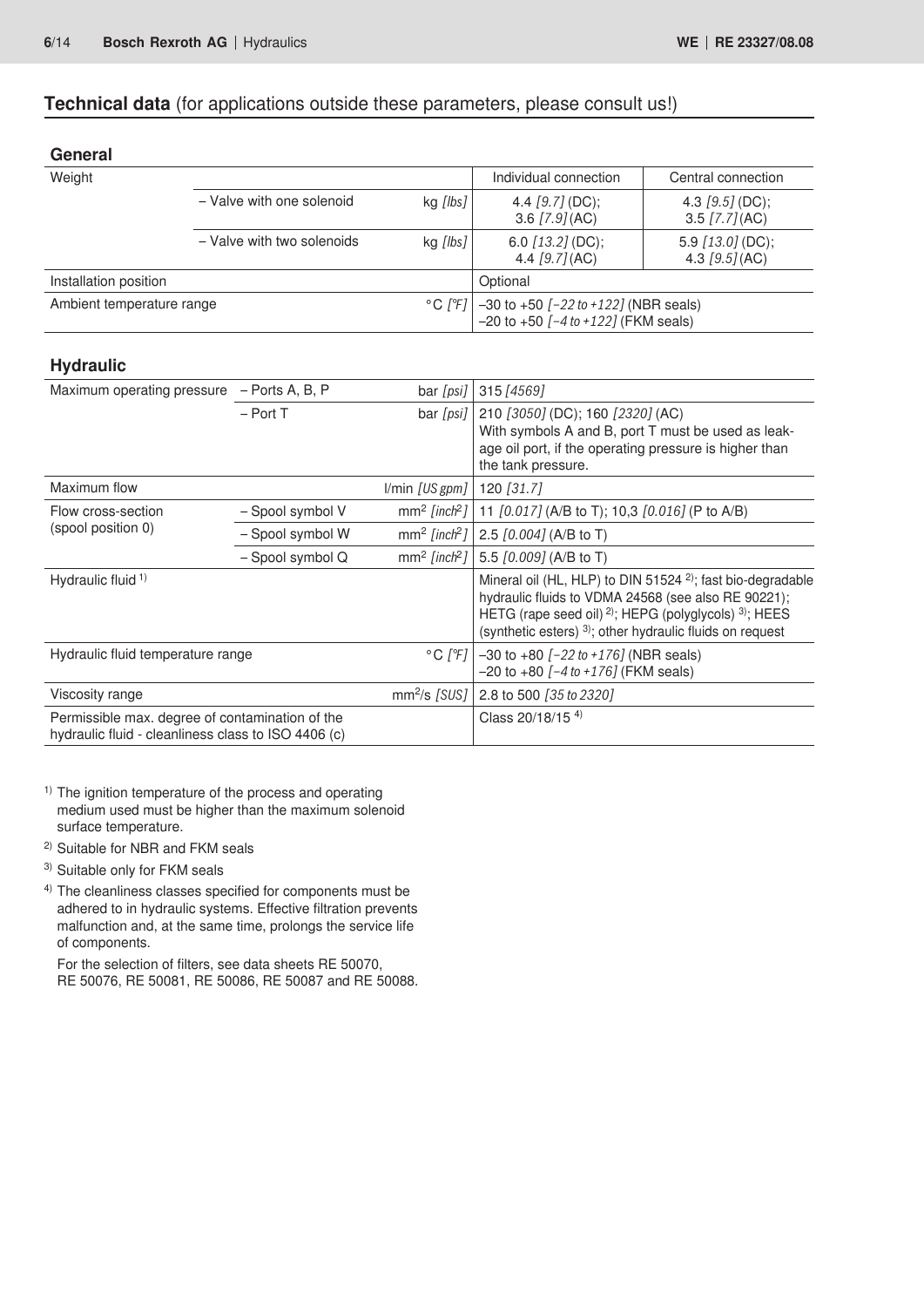### **Technical data** (for applications outside these parameters, please consult us!)

| <b>Electrical</b>                                                         |         |                              |                                                                                                                         |                     |  |
|---------------------------------------------------------------------------|---------|------------------------------|-------------------------------------------------------------------------------------------------------------------------|---------------------|--|
| Type of voltage                                                           |         |                              | DC voltage                                                                                                              | AC voltage 50/60 Hz |  |
| Available voltages 5)<br>V<br>(Ordering code for AC solenoids, see below) |         |                              | 12, 24, 42, 60, 96, 110,<br>42, 110, 230<br>180, 205, 220                                                               |                     |  |
| Voltage tolerance (nominal voltage)                                       |         | $\frac{1}{\alpha}$           | ±10                                                                                                                     |                     |  |
| Power consumption                                                         |         | W                            | 35                                                                                                                      |                     |  |
| <b>VA</b><br>Holding power                                                |         |                              |                                                                                                                         | 90                  |  |
| Making capacity                                                           |         | <b>VA</b>                    |                                                                                                                         | 550                 |  |
| Duty cycle                                                                |         | $\frac{1}{2}$                | 100                                                                                                                     |                     |  |
| Switching time to ISO 6403                                                | $- ON$  | ms                           | 45 to 60                                                                                                                | 15 to 25            |  |
|                                                                           | $-$ OFF | ms                           | 20 to 30                                                                                                                | 20 to 30            |  |
| Maximum switching frequency                                               |         | 1/h                          | 15000                                                                                                                   | 7200                |  |
| Maximum coil temperature 6)                                               |         | $^{\circ}$ C [ $^{\circ}$ F] | 150 [302]                                                                                                               | 180 [356]           |  |
| Type of protection to DIN EN 60529                                        |         |                              | IP 65 with mating connector mounted and locked                                                                          |                     |  |
| Insulation class VDE 0580                                                 |         |                              | F                                                                                                                       | H                   |  |
| Electrical protection                                                     |         |                              | Each solenoid must be protected separately with a<br>suitable fuse with tripping characteristic K (inductive<br>loads). |                     |  |
| Behavior in the event of a fault (solenoid is not enabled)                |         |                              | The solenoid surface temperature can be exceeded.                                                                       |                     |  |
|                                                                           |         |                              |                                                                                                                         |                     |  |

5) Special voltages on request

**Notes!** 

6) Due to the surface temperatures of the solenoid coils, observe standards ISO 13732-1 and EN 982!

# **Note!**

**AC solenoids** can be used for 2 or 3 mains; e.g. solenoid type **W110** for: 110 V, 50 Hz; 110 V, 60 Hz; 120 V, 60 Hz

#### – The manual override can only be operated up to a tank pressure of ca. 50 bar. Avoid damage to the bore for the manual override! (Special tool for operation, separate order, Material no. **R900024943**). When the manual override is blocked, the operation of the opposite solenoid must be ruled out!

– The simultaneous operation of the solenoids must be ruled out!

| <b>Ordering code</b> | <b>Mains</b>                                 |
|----------------------|----------------------------------------------|
| W42                  | 42 V, 50 Hz<br>42 V, 60 Hz                   |
| W <sub>110</sub>     | 110 V, 50 Hz<br>110 V, 60 Hz<br>120 V, 60 Hz |
| W <sub>230</sub>     | 230 V, 50 Hz<br>230 V, 60 Hz                 |

**When establishing the electrical connection, properly**  connect the protective earth conductor ( $PE \neq$ ).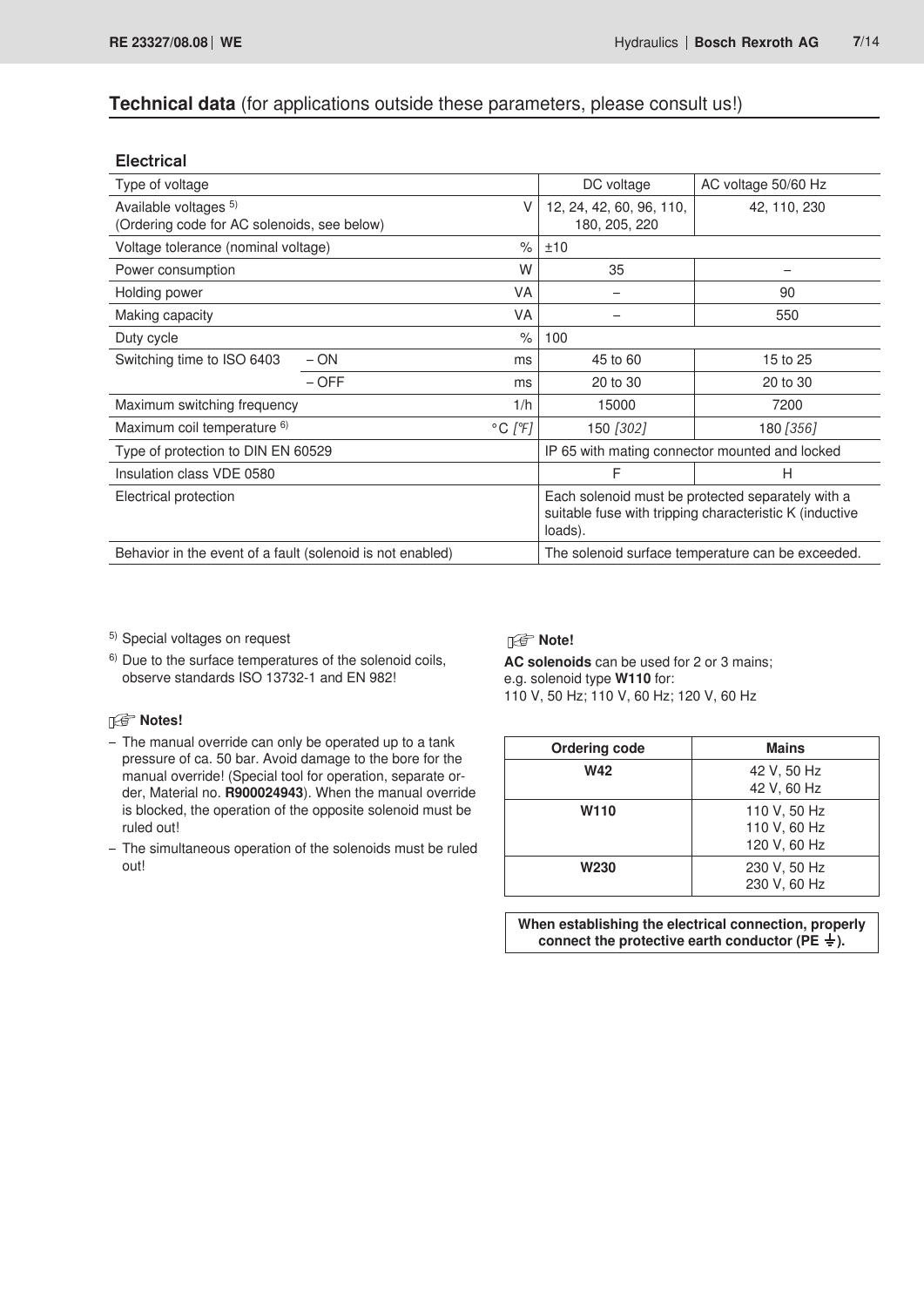# **Characteristic curves** (measured with HLP46,  $\vartheta_{oil} = 40 °C \pm 5 °C$  *[104 °F ±9 °F]*)



Central position:

| Spool<br>symbol | Direction of flow |   |  |                                         |    |  |  |
|-----------------|-------------------|---|--|-----------------------------------------|----|--|--|
|                 |                   |   |  | $P - A   P - B   B - T   A - T   P - T$ |    |  |  |
|                 |                   |   |  |                                         |    |  |  |
|                 |                   | 5 |  |                                         | 10 |  |  |
| G, T            |                   |   |  |                                         |    |  |  |
| н               |                   |   |  |                                         |    |  |  |

| Spool  | <b>Direction of flow</b> |                |                |       |  |  |  |
|--------|--------------------------|----------------|----------------|-------|--|--|--|
| symbol | $P - A$                  | $P - B$        | $A - T$        | $B-T$ |  |  |  |
| A; B   | 3                        | 3              |                |       |  |  |  |
| C      | 3                        | 3              | 4              | 5     |  |  |  |
| D; Y   | 5                        | 5              | 6              | 6     |  |  |  |
| E      | 1                        | 1              | 4              | 4     |  |  |  |
| F      | $\overline{c}$           | 3              | $\overline{7}$ | 4     |  |  |  |
| G      | 3                        | 3              | 6              | 7     |  |  |  |
| н      | 1                        | 1              | 6              | 7     |  |  |  |
| J      | 1                        | 1              | 3              | 3     |  |  |  |
| L      | $\overline{c}$           | $\overline{c}$ | 3              | 5     |  |  |  |
| M      | 1                        | 1              | 4              | 5     |  |  |  |
| P      | 4                        | $\overline{c}$ | 5              | 7     |  |  |  |
| Q      | 1                        | 2              | 1              | 3     |  |  |  |
| R      | 3                        | 6              | 4              |       |  |  |  |
| т      | 3                        | 3              | 6              | 7     |  |  |  |
| U; V   | $\overline{c}$           | 2              | 3              | 3     |  |  |  |
| W      | 2                        | 2              | 4              | 5     |  |  |  |

Spool position:

| Spool  | Direction of flow |                           |  |  |  |
|--------|-------------------|---------------------------|--|--|--|
| symbol |                   | $P - A   B - A   A - T  $ |  |  |  |
|        |                   |                           |  |  |  |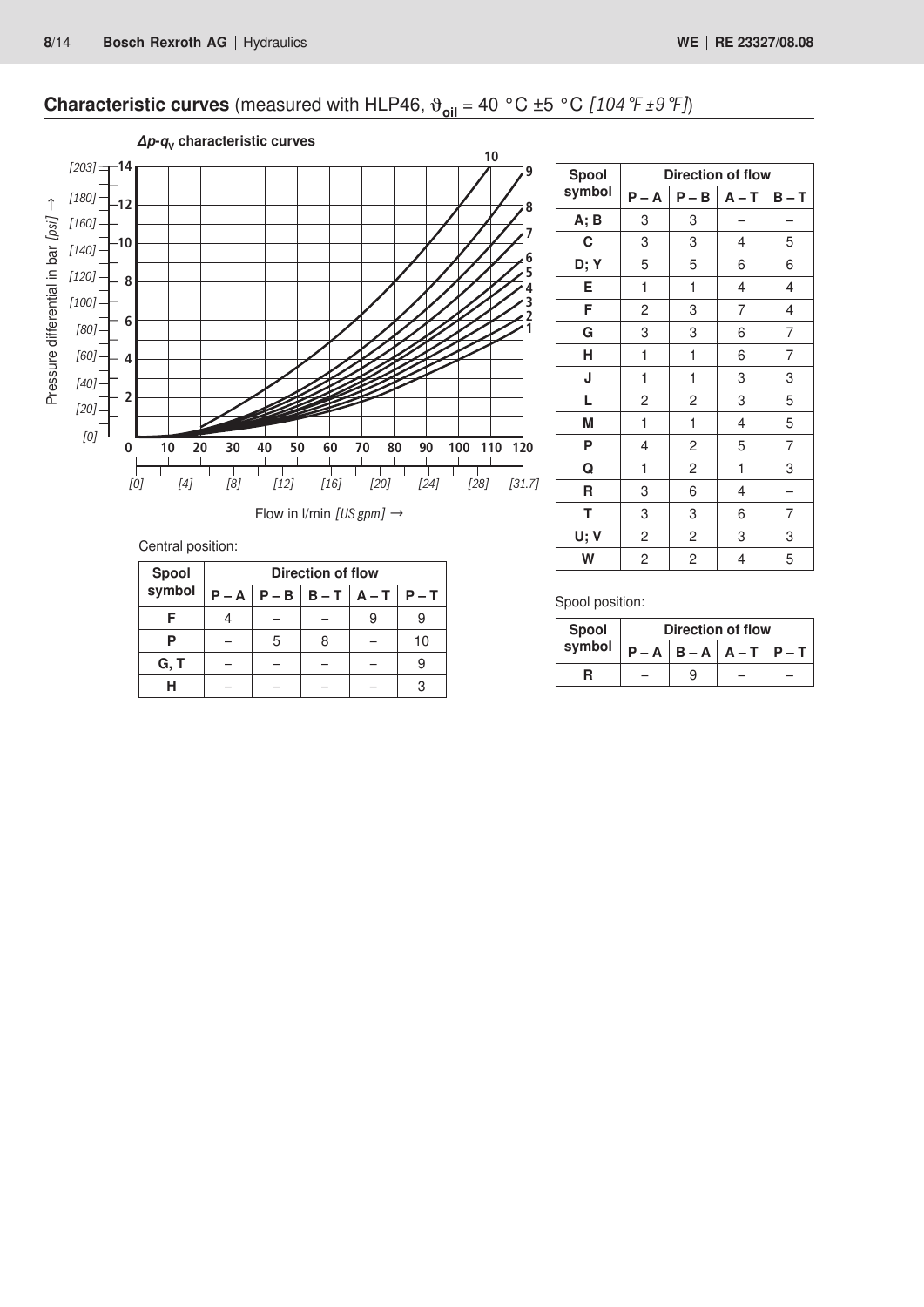# **Performance limits** (measured with HLP46,  $\vartheta_{\text{oil}} = 40 \degree \text{C} \pm 5 \degree \text{C}$  [104  $\degree \text{F} \pm 9 \degree \text{F}$ ])

### **Attention!**

The specified switching performance limits are valid for operation with two directions of flows (e.g. from P to A and simultaneous return flow from B to T).

Due to the flow forces acting within the valves, the permissible switching performance limit may be considerably lower with only one direction of flow (e.g. from P to A while port B is blocked)!

In the case of such applications, please consult us!

**The switching performance limit was established while the solenoids had reached operating temperature, at 10% undervoltage and without tank preloading.**



|              | DC voltage                                |  |  |  |  |
|--------------|-------------------------------------------|--|--|--|--|
| Curve        | Spool symbol                              |  |  |  |  |
|              | C; C/O; C/OF; D; D/O;<br>$D/OF$ ; $Y$ ; M |  |  |  |  |
| $\mathbf{2}$ | F                                         |  |  |  |  |
| 3            | A/O; A/OF; L; U; J; Q; W                  |  |  |  |  |
| 4            | н                                         |  |  |  |  |
| $5^{1}$      | R; $L^{2}$ ; $U^{2}$                      |  |  |  |  |
| 6            | G                                         |  |  |  |  |
| 7            | т                                         |  |  |  |  |
| 8            | F; P                                      |  |  |  |  |
| 9            | A; B                                      |  |  |  |  |
| 10           |                                           |  |  |  |  |

<sup>1)</sup> Return flow from actuator to tank (irrespecitve of the area ratio)

2) Central position only



| <b>AC voltage</b> |                                  |
|-------------------|----------------------------------|
| Curve             | <b>Spool symbol</b>              |
| 11                | C; C/O; C/OF; D; D/O;<br>D/OF; Y |
| 12                | E; L; U; Q; W                    |
| 13                | A/O; A/OF; J                     |
| 14                | $F$ ; $P$                        |
| 15                | Т                                |
| 16                | н                                |
| 17                | R                                |
| $18^{2}$          | L: U                             |
| 19                | M                                |

2) Central position only

42 V, 50 Hz; 110 V, 50 Hz; 120 V, 60 Hz; 127 V, 50 Hz; 220 V, 50 Hz; 240 V, 60 Hz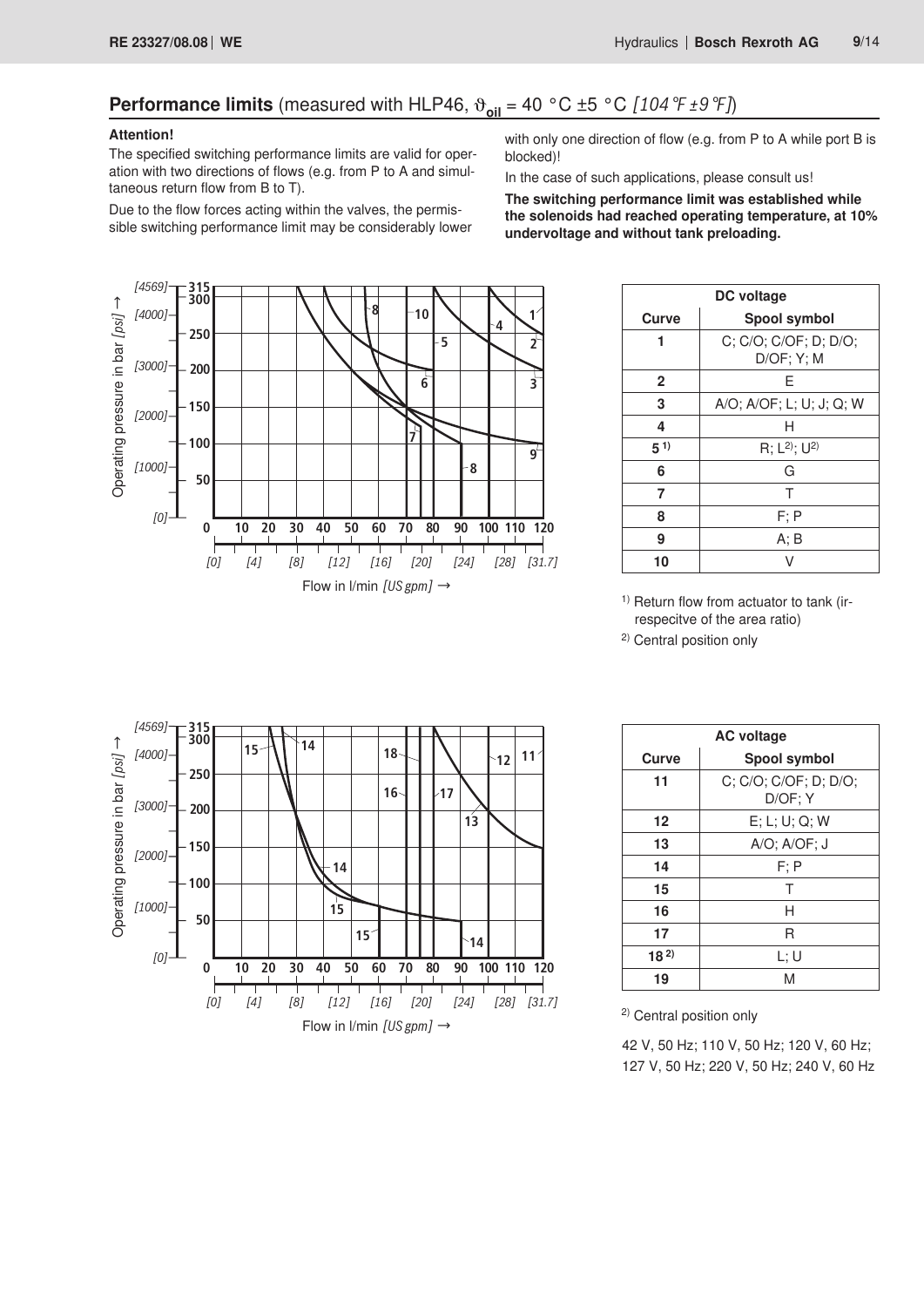# **Performance limits** (measured with HLP46,  $\vartheta_{\text{oil}} = 40 \degree C \pm 5 \degree C$  [104  $\varphi \neq 9 \degree F$ ])

### **Attention!**

The specified switching performance limits are valid for operation with two directions of flows (e.g. from P to A and simultaneous return flow from B to T).

Due to the flow forces acting within the valves, the permissible switching performance limit may be considerably lower with only one direction of flow (e.g. from P to A while port B is blocked)!

In the case of such applications, please consult us!

**The switching performance limit was established while the solenoids had reached operating temperature, at 10% undervoltage and without tank preloading.**



| <b>AC voltage</b> |              |  |
|-------------------|--------------|--|
| <b>Curve</b>      | Spool symbol |  |
| 19                | Μ            |  |
| 20                | A, B         |  |
| 21                | G            |  |
| 22                |              |  |

42 V, 50 Hz; 110 V, 50 Hz; 120 V, 60 Hz; 127 V, 50 Hz; 220 V, 50 Hz; 240 V, 60 Hz



| <b>AC voltage</b> |                                  |  |
|-------------------|----------------------------------|--|
| Curve             | Spool symbol                     |  |
| 23                | C; C/O; C/OF; D; D/O;<br>D/OF; Y |  |
| 24                | $A/O$ ; $A/OF$                   |  |
| 25                | F                                |  |
| 26                | M                                |  |
| 27                |                                  |  |
| 28                |                                  |  |

42 V, 60 Hz; 110 V, 60 Hz; 127 V, 60 Hz; 220 V, 60 Hz For performance limits of other spools, please consult us!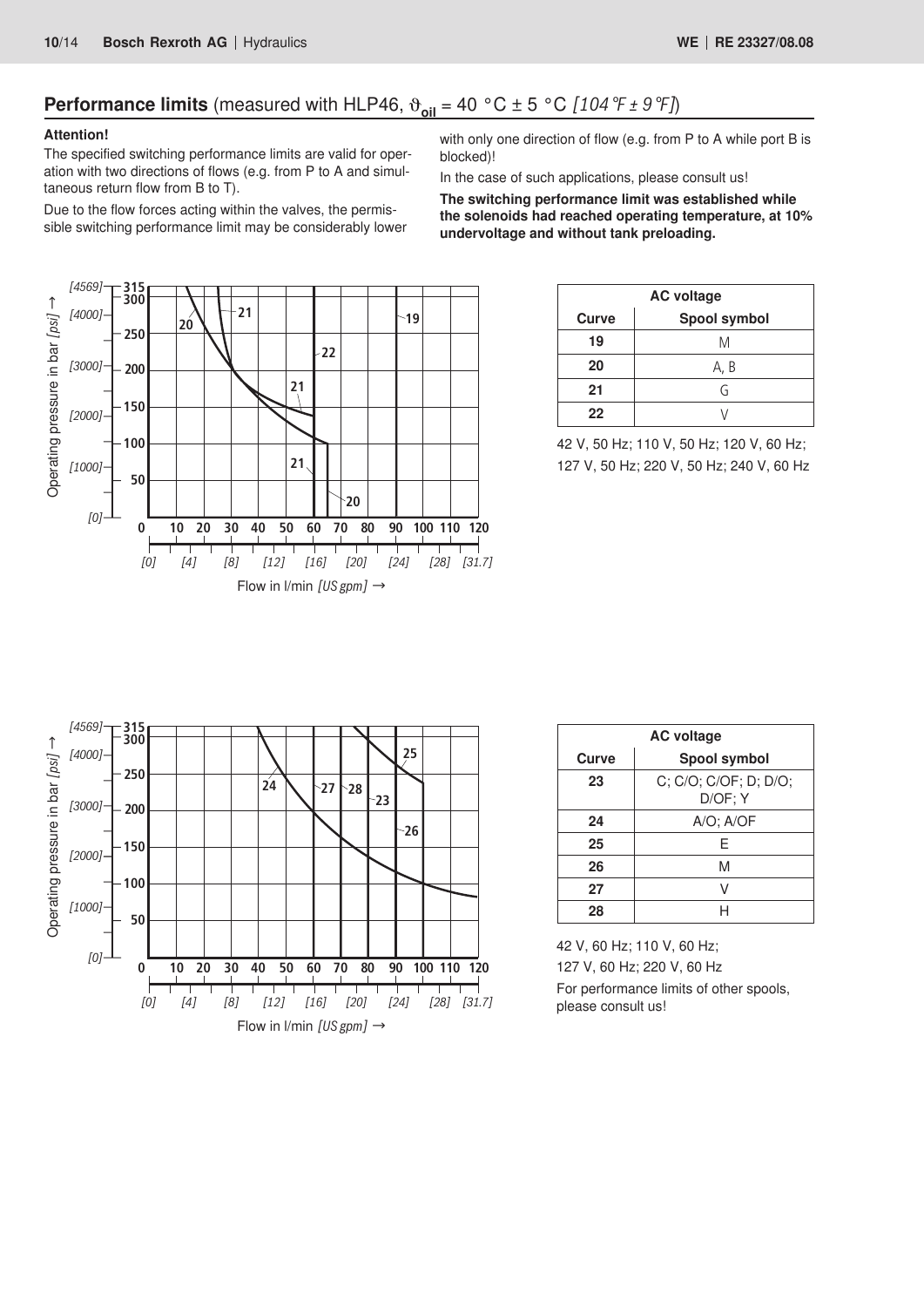# **Unit dimensions:** Valve with DC solenoid (dimensions in mm *[inch]*)



**For explanations of items, valve mounting screws** and **subplates,** see page 13.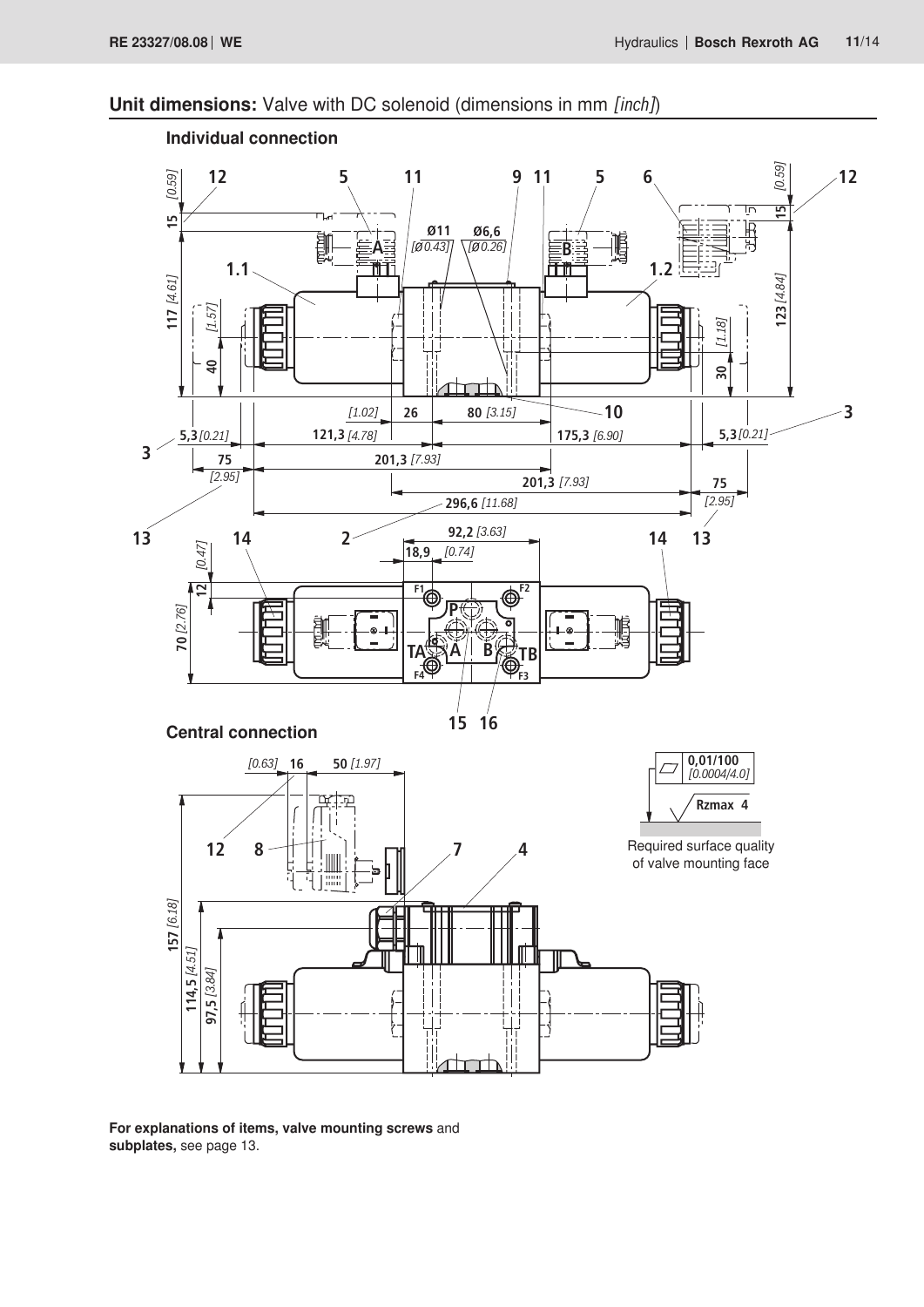# **Unit dimensions:** Valve with AC solenoid (dimensions in mm *[inch]*)



**For explanations of items, valve mounting screws** and **subplates,** see page 13.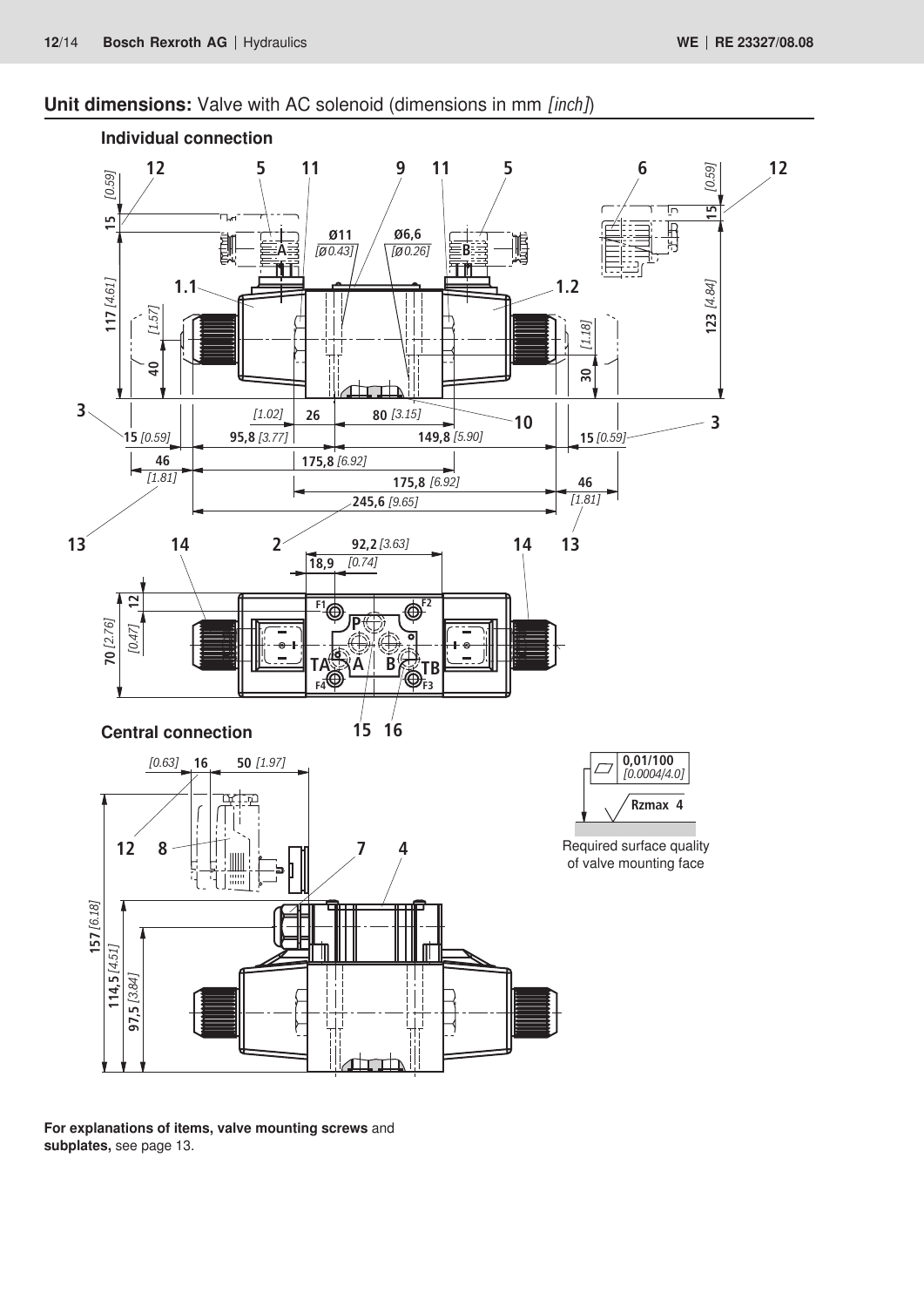### **Unit dimensions**

- **1.1** Solenoid "a"
- **1.2** Solenoid "b"
	- **2** Dimension for solenoid **without** and **with concealed** manual override "**N9**" (standard)
	- **3** Dimension for solenoid **with** Manual override "**N**"
	- **4** Cover

#### **Attention!**

The valve may only be operated with properly mounted cover!

- **5** Mating connector **without** circuitry (separate order, see page 3 and RE 08006)
- **6** Mating connector **with** circuitry (separate order, see page 3 and RE 08006)
- **7** Cable gland Pg 16 *[1/2" NPT]* "DL"
- **8** Angled mating connector (color: red, separate order) Material no. **R900005538**)
- **9** Nameplate
- **10** Identical seal rings for ports A, B, P, TA, TB (for valve with throttle insert, O-ring in channel P)
- **11** Plug screw for valves with one solenoid
- **12** Space required to remove mating connector/angled mating connector
- **13** Space required to remove coil
- **14** Locknut, tightening torque  $M_T = 6^{+2}$  Nm *[4.43*+1.48 *ft-lbs]*
- **15** Position of ports to ISO 4401-05-04-0-05 and NFPA T3.5.1 R2-2002 D05
- **16** Port TB can only be used in conjunction with a bore to be provided separately.

### **Terminal assignment for central connection:**

### **– 1 solenoid:**

Solenoid always to terminals 1 and 2, protective earth conductor to terminal  $\textcircled{1}$  PE

**– 2 solenoids:**

Solenoid "a" to terminals 1 and 2, solenoid "b" to terminals 3 and 4, protective earth conductor to terminal  $\textcircled{1}$  PE

**Subplates** to data sheet RE 45054 (separate order) G 66/01 (G3/8) G 67/01 (G1/2) G 534/01 (G3/4) *G 66/12 (SAE-6; 9/16-18)* 1) *G 67/12 (SAE-8; 3/4-16)* 1) *G 534/12 (SAE-12; 1-1/16-12)* 1)  $<sup>1</sup>$  on request</sup>

**Valve mounting screws** (separate order)

#### **4 hexagon socket head cap screws, metric ISO 4762 - M6 x 40 - 10.9-flZn-240h-L**

(Friction coefficient  $\mu_{\text{total}} = 0.09$  to 0.14); tightening torque  $M_T = 12.5$  Nm  $[9.2$  ft-lbs]  $\pm 10\%$ , Material no. **R913000058** or

**4 hexagon socket head cap screws** 

**ISO 4762 - M6 x 40 - 10.9** (to be provided by customer) (Friction coefficient  $\mu_{\text{total}} = 0.12$  to 0.17); tightening torque  $M_T = 15.5$  Nm  $[11.4 \text{ ft-lbs}] \pm 10\%$ 

### **4 hexagon socket head cap screws, UNC**

**1/4-20 UNC x 1-1/2" ASTM-A574** (Friction coefficient  $\mu_{\text{total}} = 0.19$  to 0.24); tightening torque  $\vec{M}_T = 20$  Nm  $[14.7 \text{ ft-lbs}] \pm 15\%$ , (Friction coefficient  $\mu_{\text{total}} = 0.12$  to 0.17); tightening torque  $M_T = 14$  Nm  $[10.3 \text{ ft-lbs}] \pm 10\%$ , Material no. **R978800710**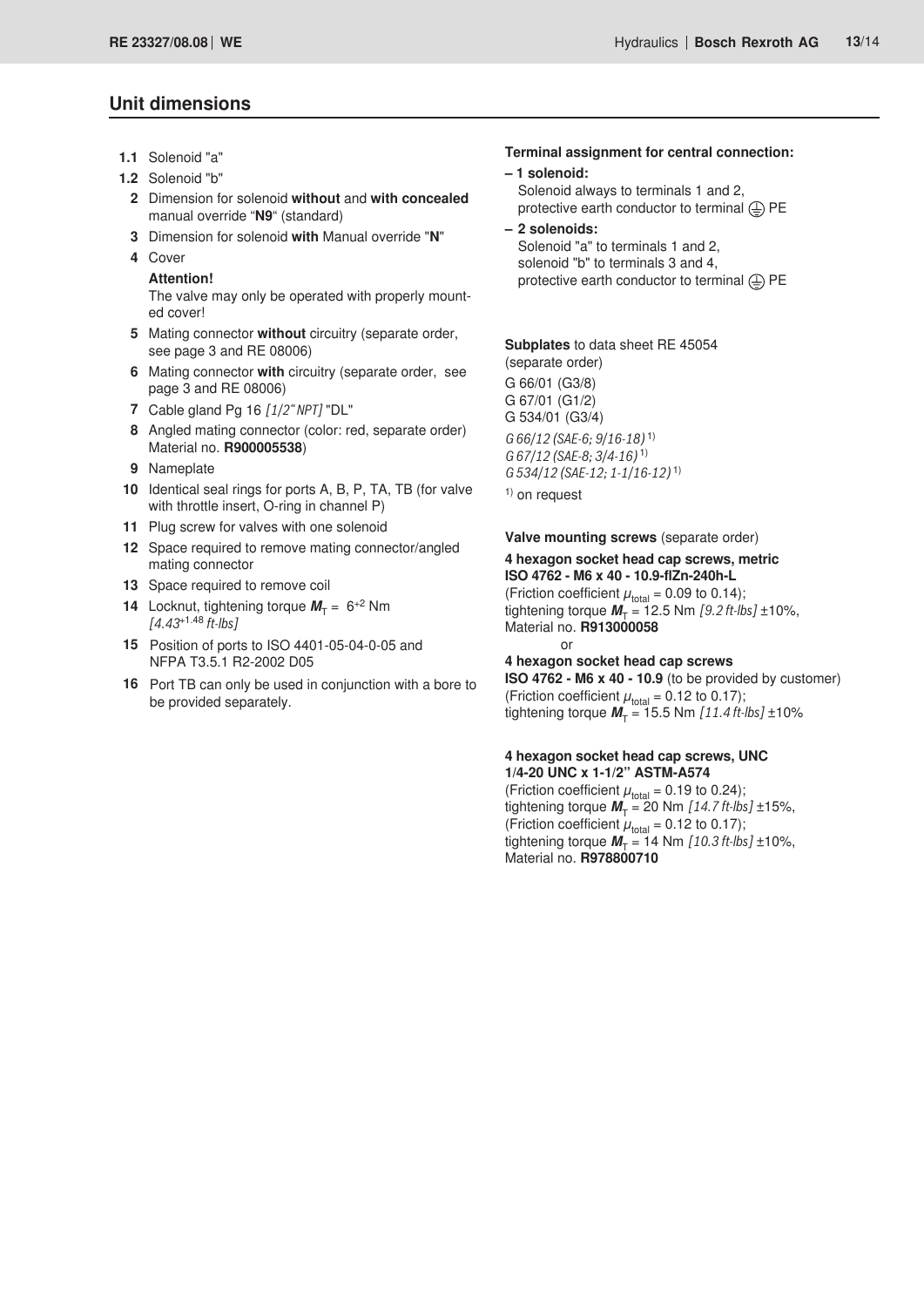**Notes**

Bosch Rexroth AG **Hydraulics** Zum Eisengießer 1 97816 Lohr am Main, Germany Phone +49 (0) 93 52 / 18-0 Fax  $+49(0)$  93 52 / 18-23 58 documentation@boschrexroth.de www.boschrexroth.de

© This document, as well as the data, specifications and other information set forth in it, are the exclusive property of Bosch Rexroth AG. It may not be reproduced or given to third parties without its consent. The data specified above only serve to describe the product. No statements concerning a certain condition or suitability for a certain application can be derived from our information. The information given does not release the user from the obligation of own judgment and verification. It must be remembered that our products are subject to a natural process of wear and aging.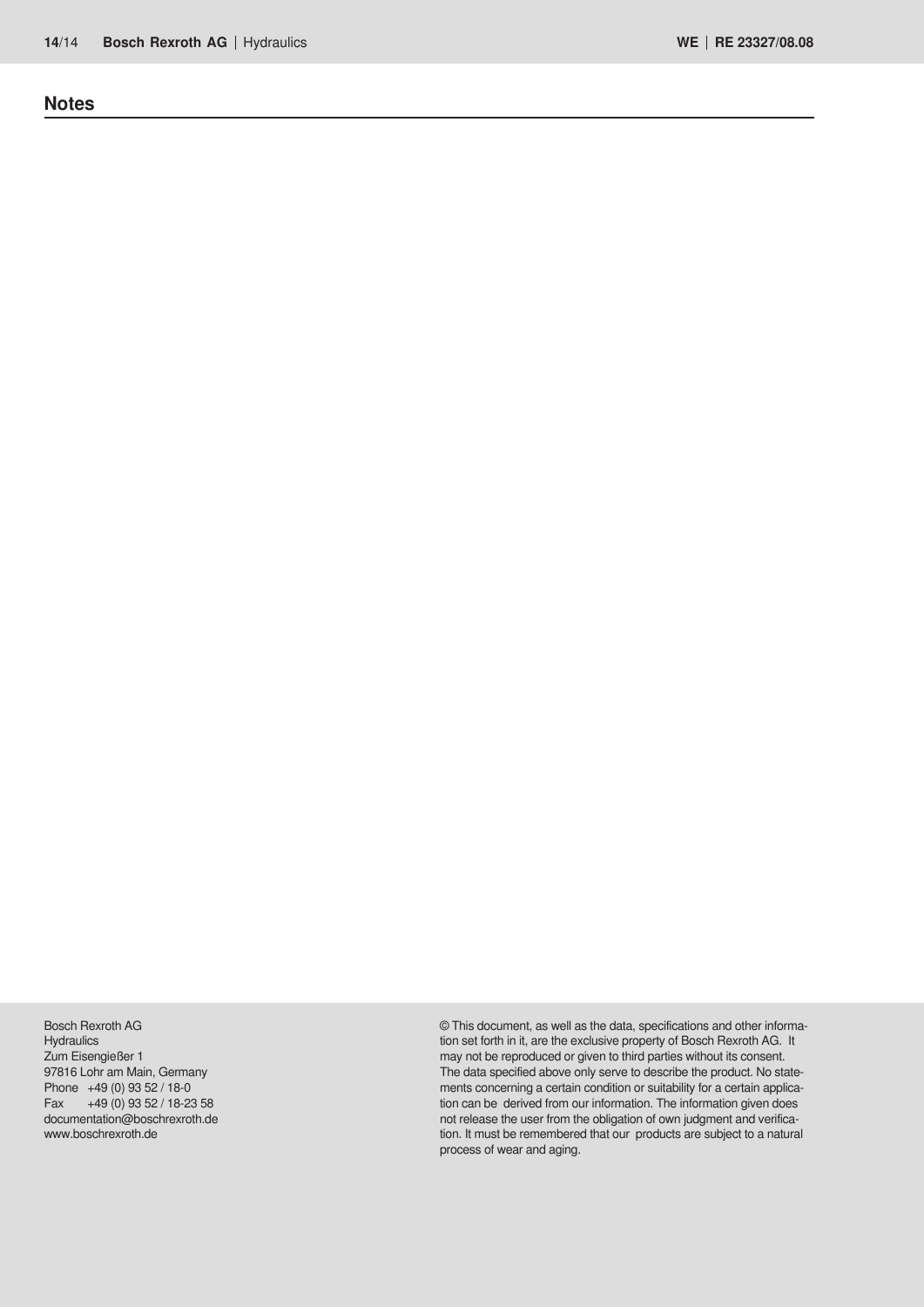### **Notes**

Bosch Rexroth AG **Hydraulics** Zum Eisengießer 1 97816 Lohr am Main, Germany Phone +49 (0) 93 52 / 18-0 Fax  $+49(0)$  93 52 / 18-23 58 documentation@boschrexroth.de www.boschrexroth.de

© This document, as well as the data, specifications and other information set forth in it, are the exclusive property of Bosch Rexroth AG. It may not be reproduced or given to third parties without its consent. The data specified above only serve to describe the product. No statements concerning a certain condition or suitability for a certain application can be derived from our information. The information given does not release the user from the obligation of own judgment and verification. It must be remembered that our products are subject to a natural process of wear and aging.